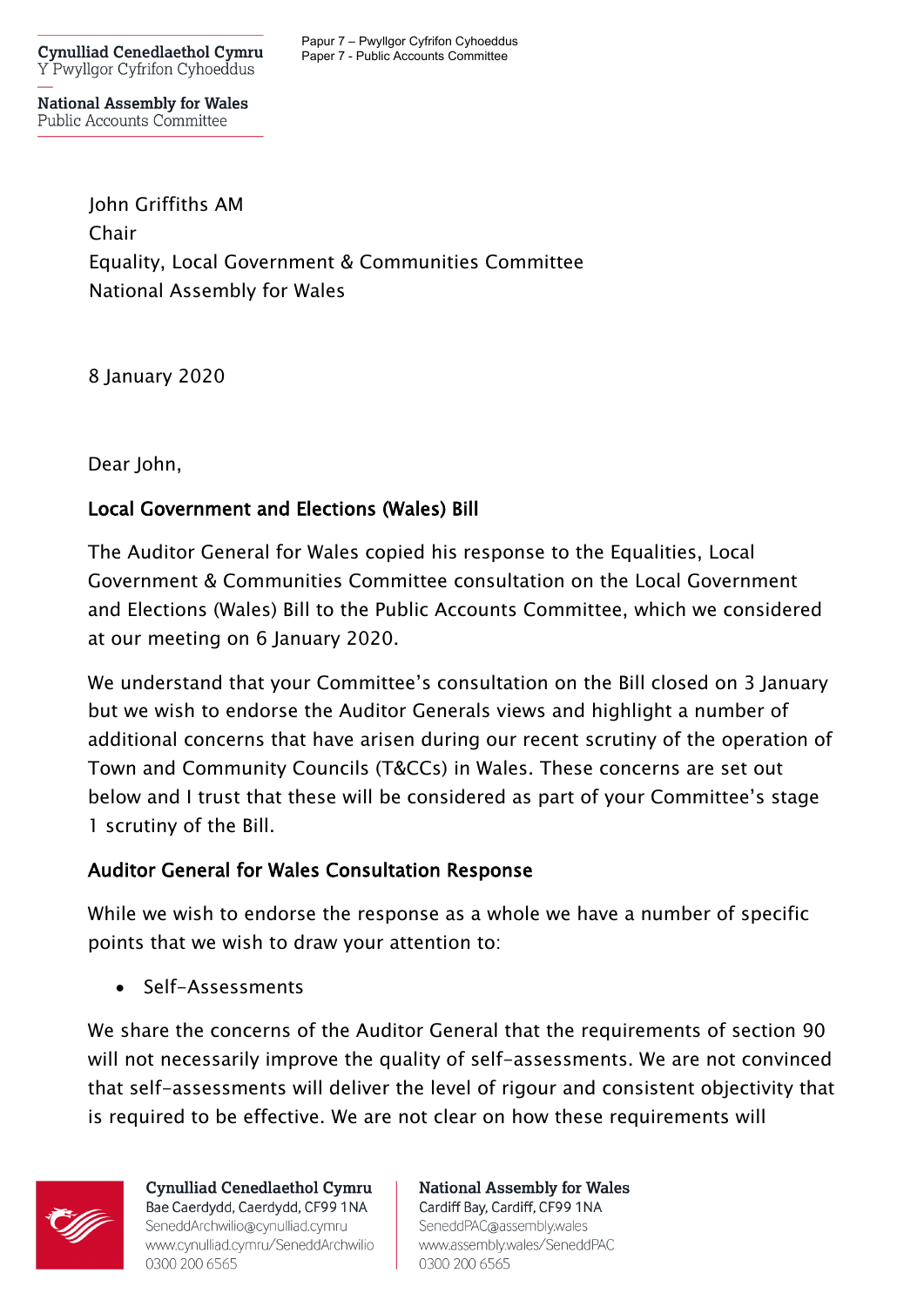improve upon the experiences of 'Best Value Reviews', which local authorities were required to do under the Local Government Act 1999, and the 2009 Measure, which demonstrated weaknesses in this approach.

• Panel Assessments

We share the Auditor Generals reservations about whether panel assessments (section 91) will achieve Welsh Ministers objectives and the risks involved in local authorities appointing their own panels. This would appear to conflict with good governance as self-selecting panels are open to the risk of self-interest undermining of their objectivity.

• Co-ordination between regulators

We are surprised at the requirement in section 118 of the Bill to produce timetables for each council for the exercise of functions by regulators. We agreed that inspections by regulators need to have an element of short notice in order to be effective and gain an accurate insight into the bodies being inspected.

## Towns and Community Councils

• Increasing democracy and participation

You may be aware that the PAC held an evidence session with the Welsh Government on 25 November 2019 on the financial implications and governance of town and community councils. Following that session, the Welsh Government agreed to write with data relating to the number of uncontested T&CC council seats at the last election (2017).

The Committee has forwarded a copy of the Welsh Government's letter to inform the work your Committee is undertaking on the Bill. We were concerned about the high numbers of uncontested seats and the additional duties that are being placed on these organisations, which coupled with capacity issues, means that in a many Town and Community Councils, these additional duties are not being able to be discharged. We are also of the view that there are too many T&CC's which is exacerbating the issue of under capacity and further reducing their effectiveness.